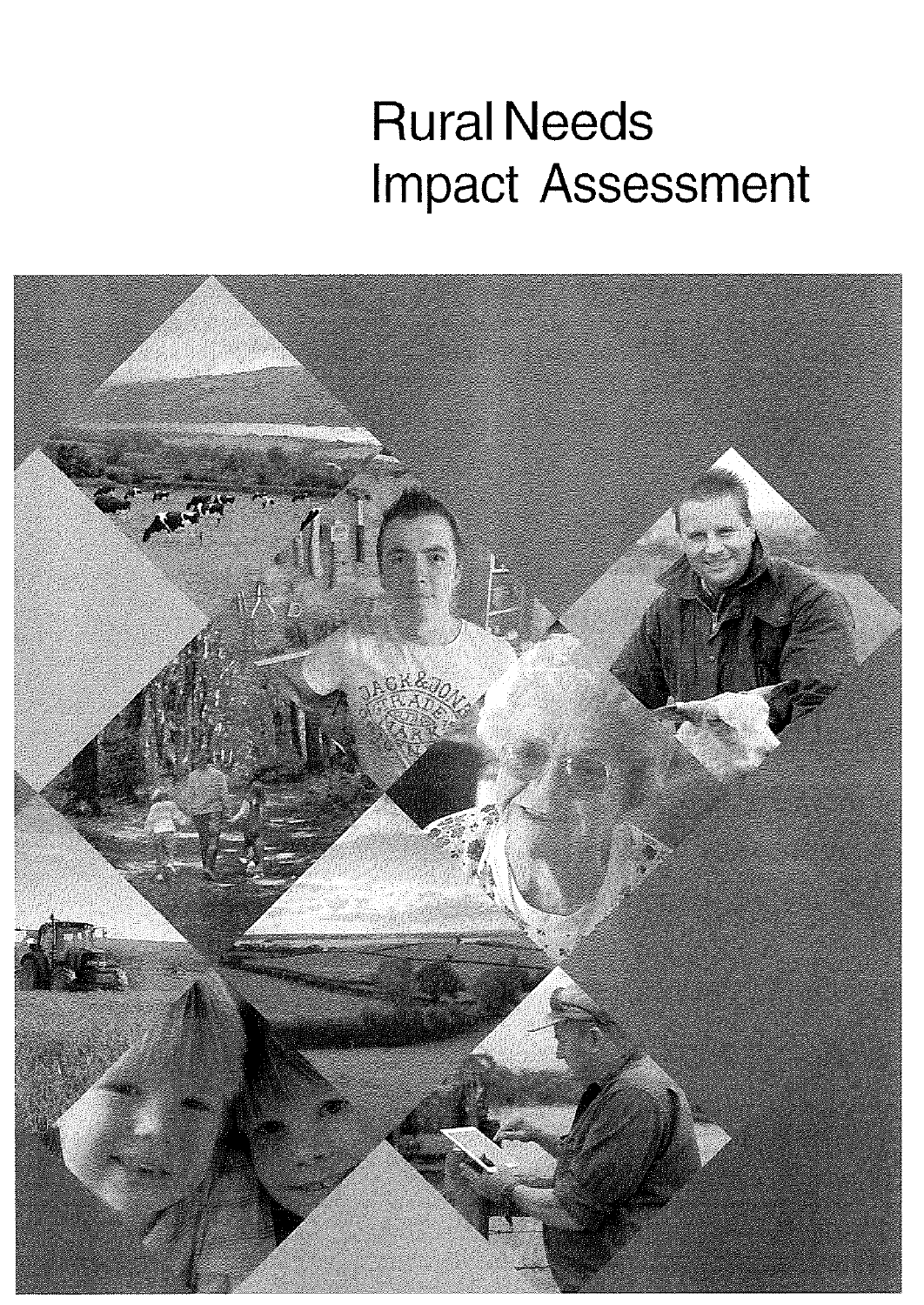

## Title of Strategy, Policy, Plan or Public Service:

#### Name of Organisation:

Invest Northern Ireland

#### Title of Strategy, Policy, Plan or Public Service:

Employment Law Advice & Guidance

#### Step 1: Define the Issue

Key questions to consider:

- What are the objectives of the strategy, policy plan or service?
- V/hat impact do you intend it to have in rural areas?
- How is 'rural' defined for the purposes of this policy/strategy/service/plan?
- What would constitute a fair rural outcome in this case?

#### The objective of the programme is:

To provide Invest NI clients with current employment law compliance advice on people management issues aimed at meeting short term needs. The emphasis should be on offering practical options including an assessment of risk to assist clients' decisions.

The programme is open to Invest NI customers both rural and urban and provides 30 minutes legal advice on HR issues. The advice is free to the customer at the point of delivery and is delivered via telephone.

Rural is defined as

<sup>A</sup> fair rural outcome would be that businesses located in rural have the same access to the scheme as those in no-rural areas.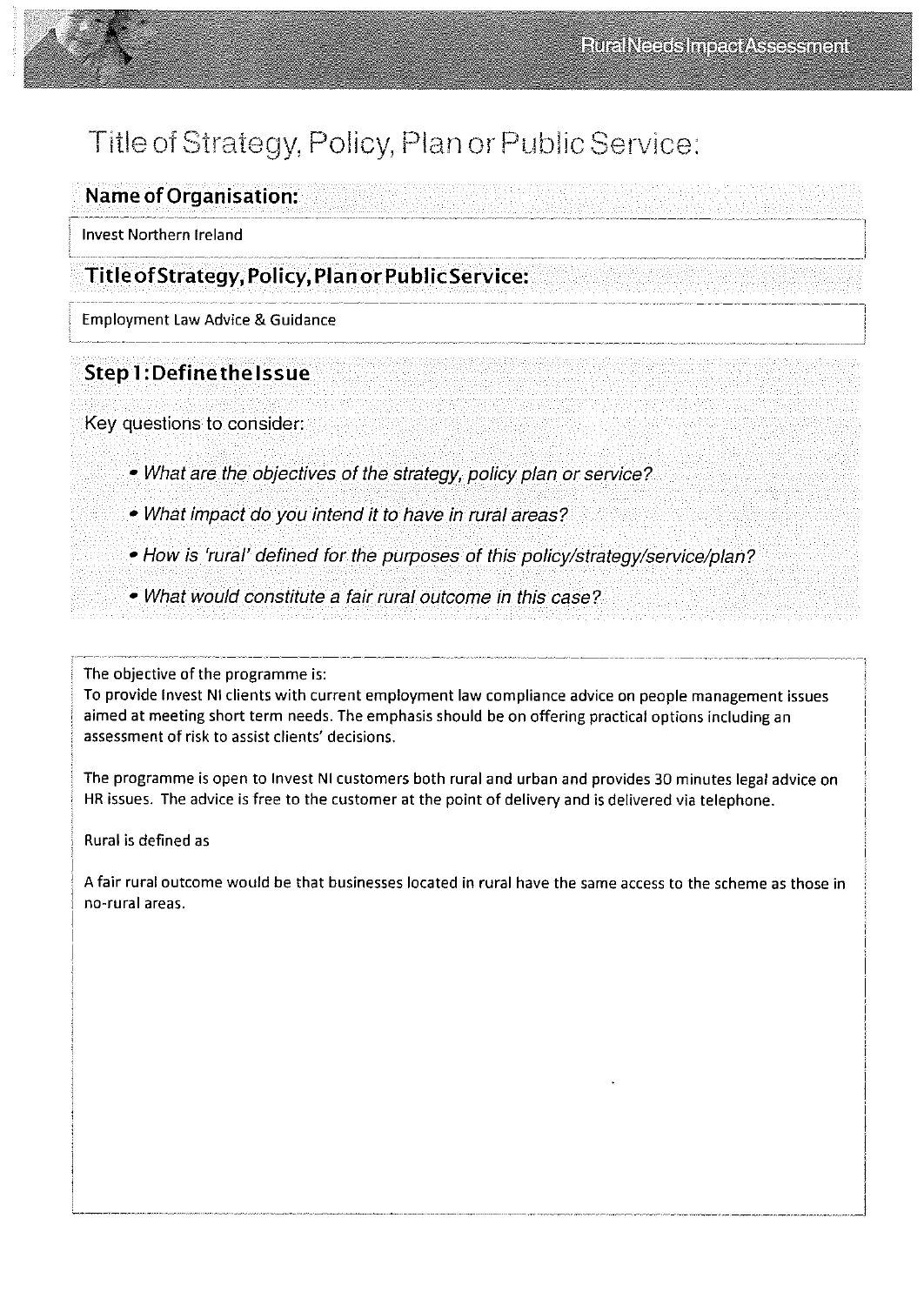

#### Step 2: Understand the situation

Key questions to consider

- What is the current situation in rural areas?
- What evidence (statistics, data, research, stakeholder advice) do you have about the position in rural areas?
- If the relevant evidence is not available, can this be sourced?
- Do you have access to the views of rural stakeholders about the likely impact of the policy?
- Are there existing design features or mitigations already in place to take account of rural needs?

Invest NI receives requests to use the scheme from rural and non-rural based clients As the advice is delivered via telephone conversation with the client, the location of the client does not affect the quality of the service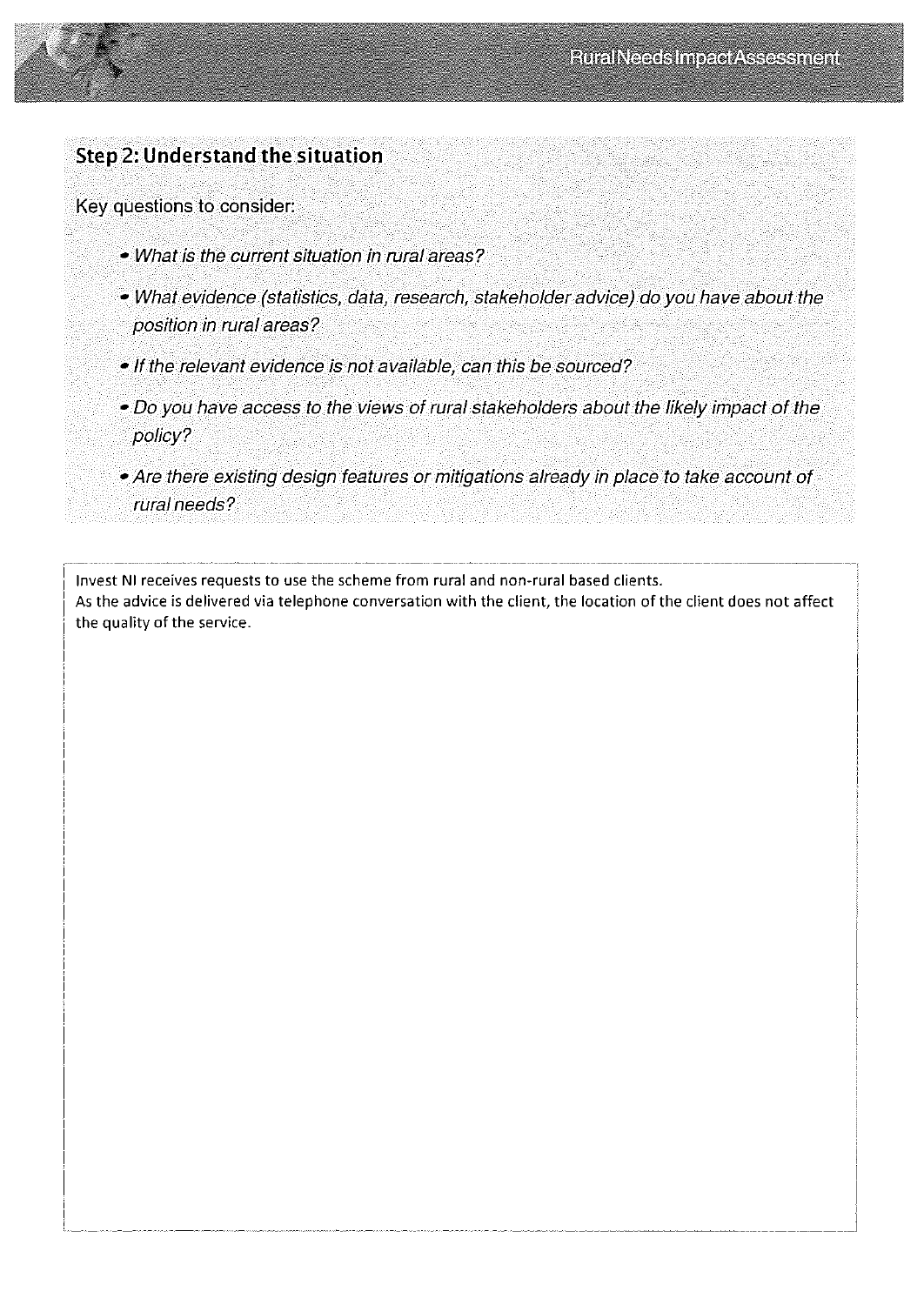

#### Step 3: Develop and appraise options

Key questions to consider:

- —Are there barriers to delivery in rural areas?
- If so, how can these be overcome or mitigated?
- o Will it cost more to deliver in rural areas?
- What steps can be taken to achieve fair rural outcomes?

There are no barriers to delivery in rural areas as the service is delivered via telephone. The costs to the client is free for the 30 minute contact regardless of location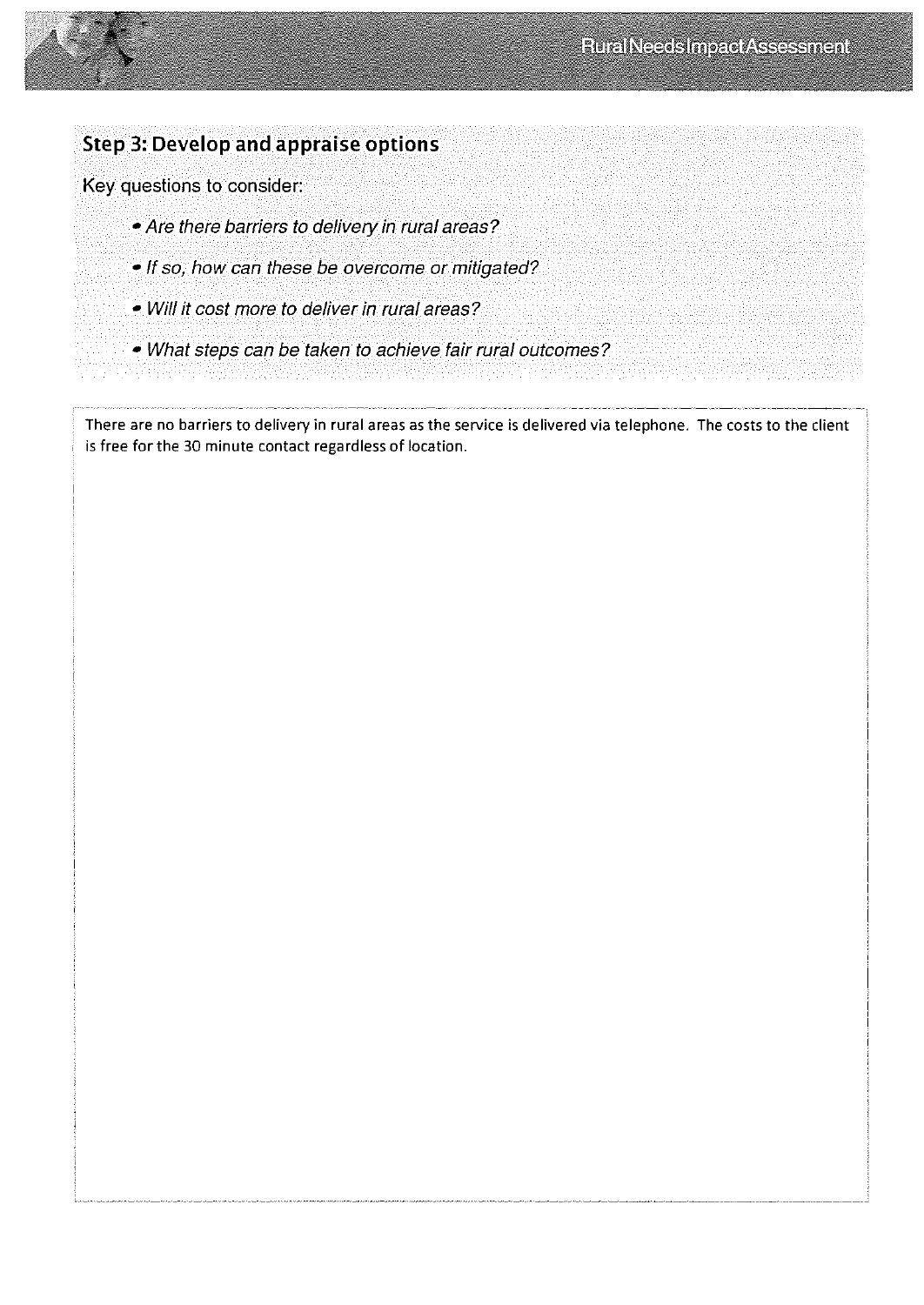

#### Step 4: Prepare for Delivery

Key questions to consider

- Do the necessary delivery mechanisms exist in rural areas?
- Have you considered alternative delivery mechanisms?
- <sup>o</sup> What action has been taken to ensure fair rural outcomes?
- Is there flexibility for local delivery bodies to find local solutions?
- Are different solutions required in different areas?

The delivery solution exists in rural and non-rural locations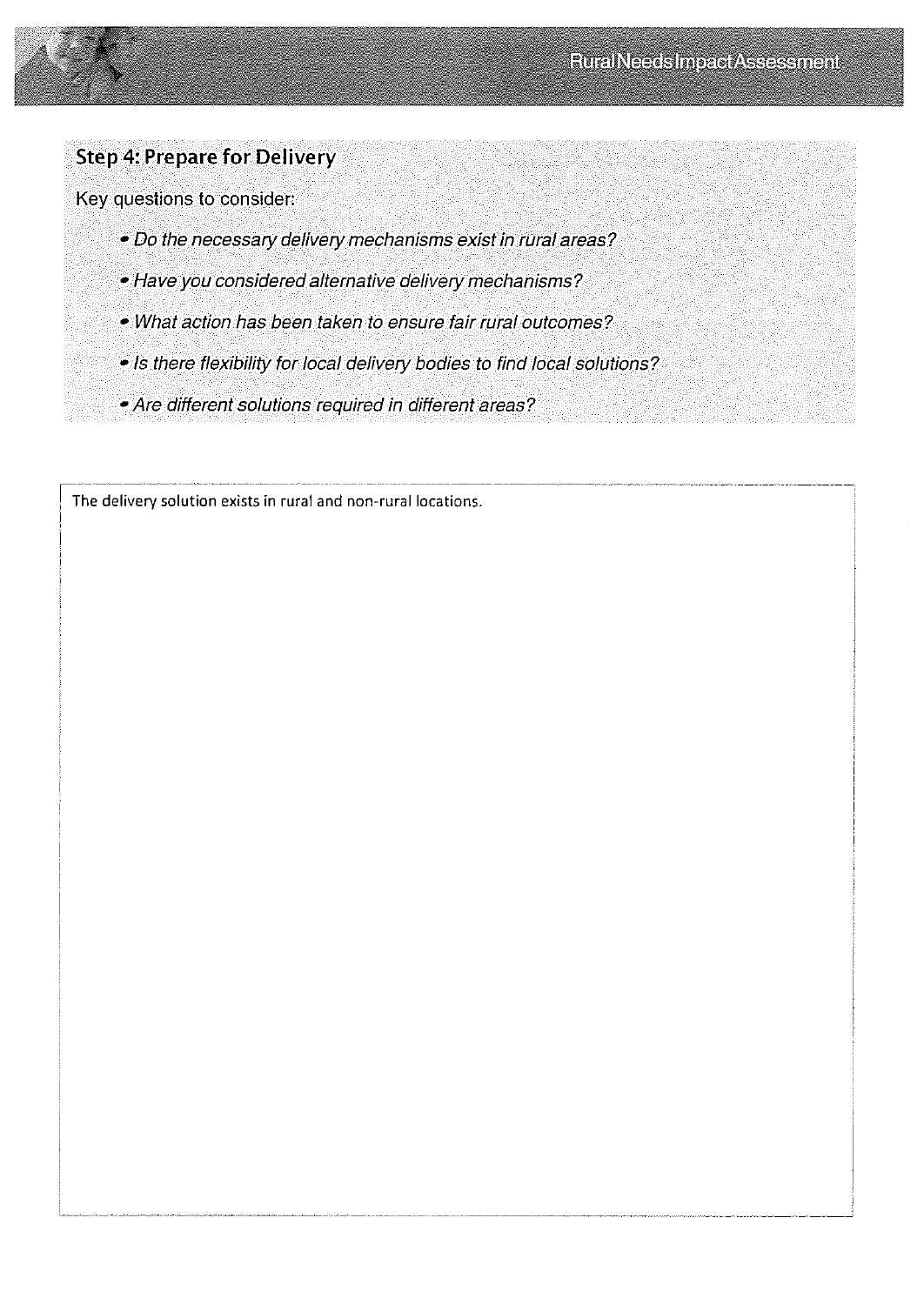

### StepS: Implementation & Monitoring

Key questions to consider:

- Have you set any rural specific indicators or targets to monitor?
- How will the outcomes be measured in rural areas?
- Are there any statistics or data that you will collect to monitor rural needs and impacts?

Invest NI has no specific rural targets and the scheme is used as and when required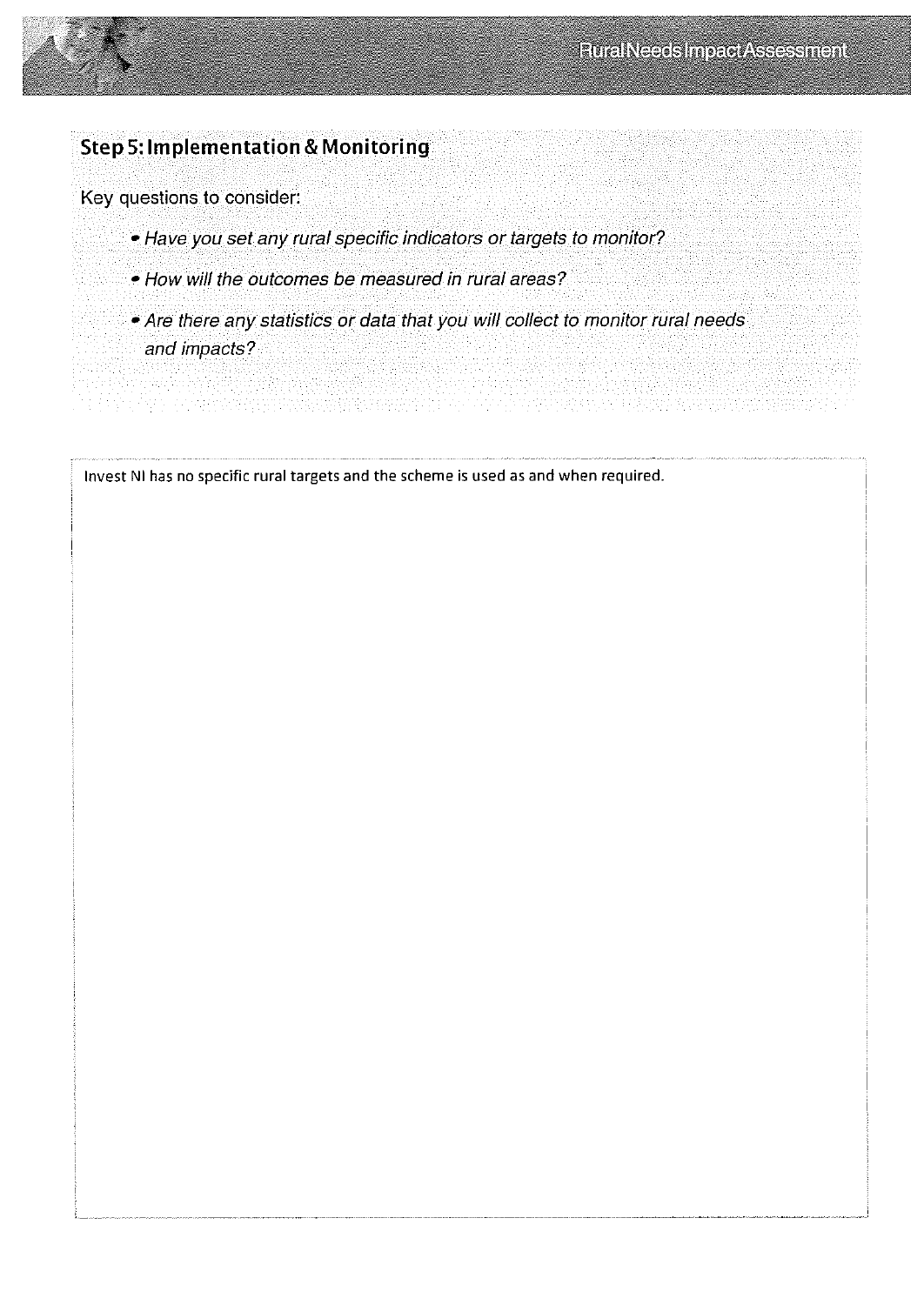

#### Step 6: Evaluation & Review

Key questions to consider:

- What processes are in place to evaluate and review the implementation of the policy, strategy, plan or service?
- Have rural needs been factored into the evaluation process?
- How will lessons learned in relation to rural outcomes be used to inform future policy making and delivery?

| The programme was evaluated by Cogent in 2018 as part of the People Solutions service. |                   |
|----------------------------------------------------------------------------------------|-------------------|
|                                                                                        |                   |
|                                                                                        |                   |
|                                                                                        |                   |
|                                                                                        |                   |
|                                                                                        |                   |
|                                                                                        |                   |
|                                                                                        |                   |
|                                                                                        |                   |
|                                                                                        |                   |
|                                                                                        |                   |
|                                                                                        |                   |
|                                                                                        |                   |
|                                                                                        |                   |
|                                                                                        |                   |
| <b>Rural Needs Impact Assessment</b>                                                   | David McKeown     |
| undertaken by:                                                                         |                   |
| Position:                                                                              | Programme Manager |
| Signature:                                                                             |                   |
|                                                                                        |                   |
| Date completed:                                                                        | 23 August 2018    |
|                                                                                        |                   |
|                                                                                        |                   |

| <b>Rural Needs Impact Assessment</b> |                |
|--------------------------------------|----------------|
| approved by:                         | Cenela Marron. |
| Position:                            | CLEALITY HGP   |
| Signature:                           | Varele News.   |
| Date completed:                      |                |